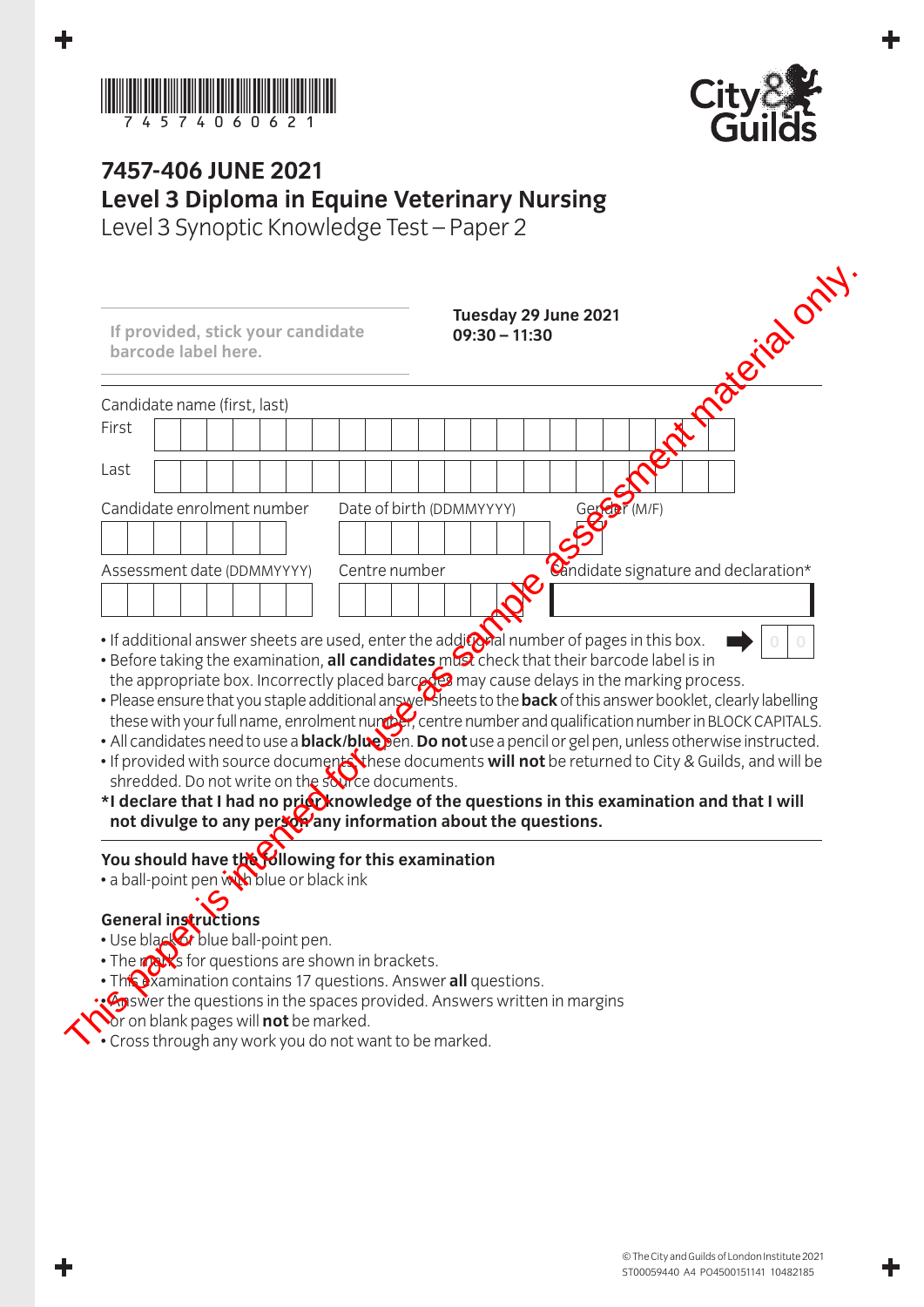| State three actions that should be taken to ensure euthanasia is carried out with<br>$\mathbf{1}$<br>consideration for the owner's feelings. | (3 marks) |
|----------------------------------------------------------------------------------------------------------------------------------------------|-----------|
|                                                                                                                                              |           |
| Explain three nursing interventions that should be put in place for a hospitalised<br>2<br>laminitic patient.                                | (6 marks) |
|                                                                                                                                              |           |
|                                                                                                                                              |           |
|                                                                                                                                              |           |
|                                                                                                                                              |           |
|                                                                                                                                              |           |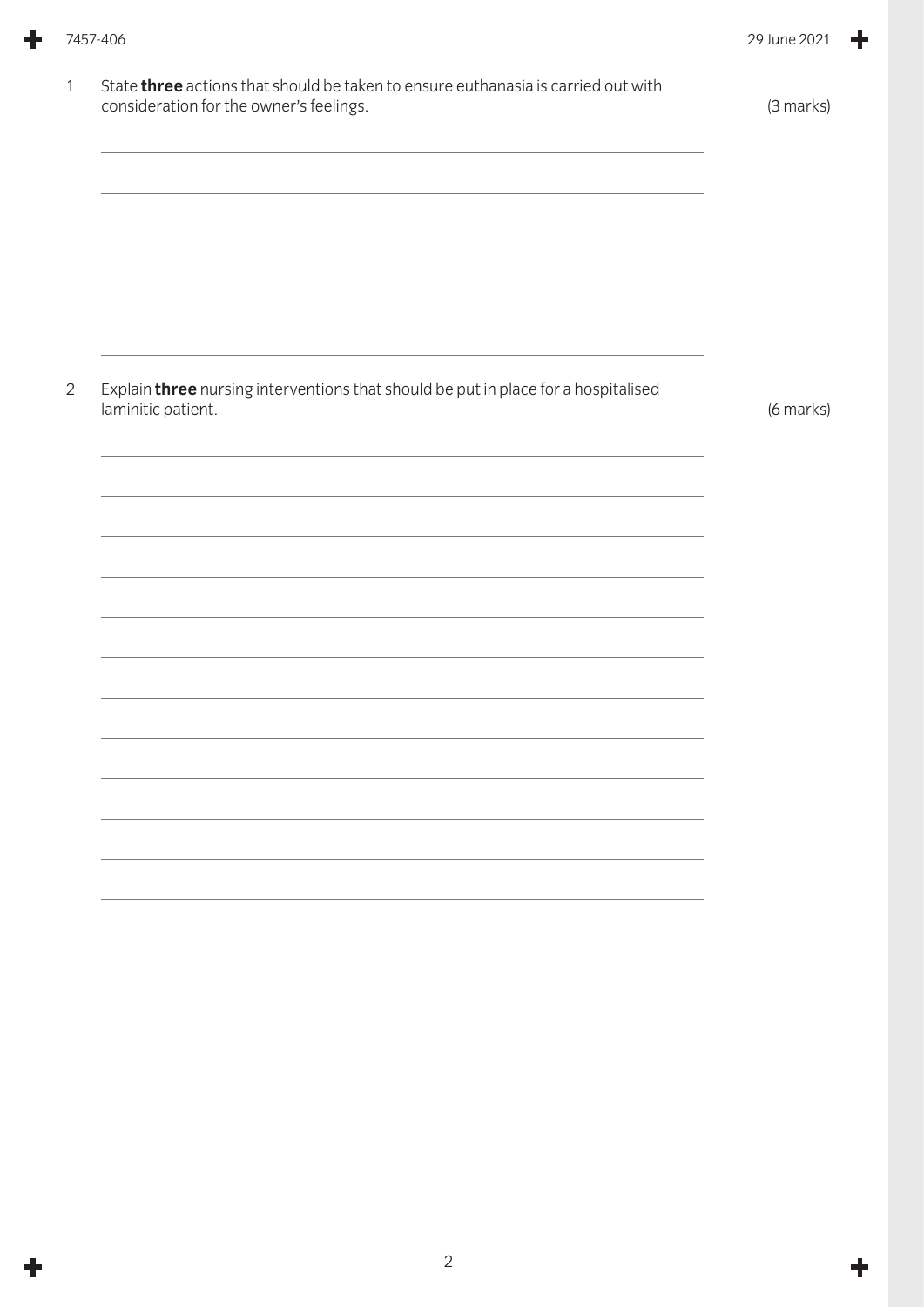÷

| Explain two requirements of an effective discharge for a patient that needs a bandage |           |
|---------------------------------------------------------------------------------------|-----------|
| change at home.                                                                       | (4 marks) |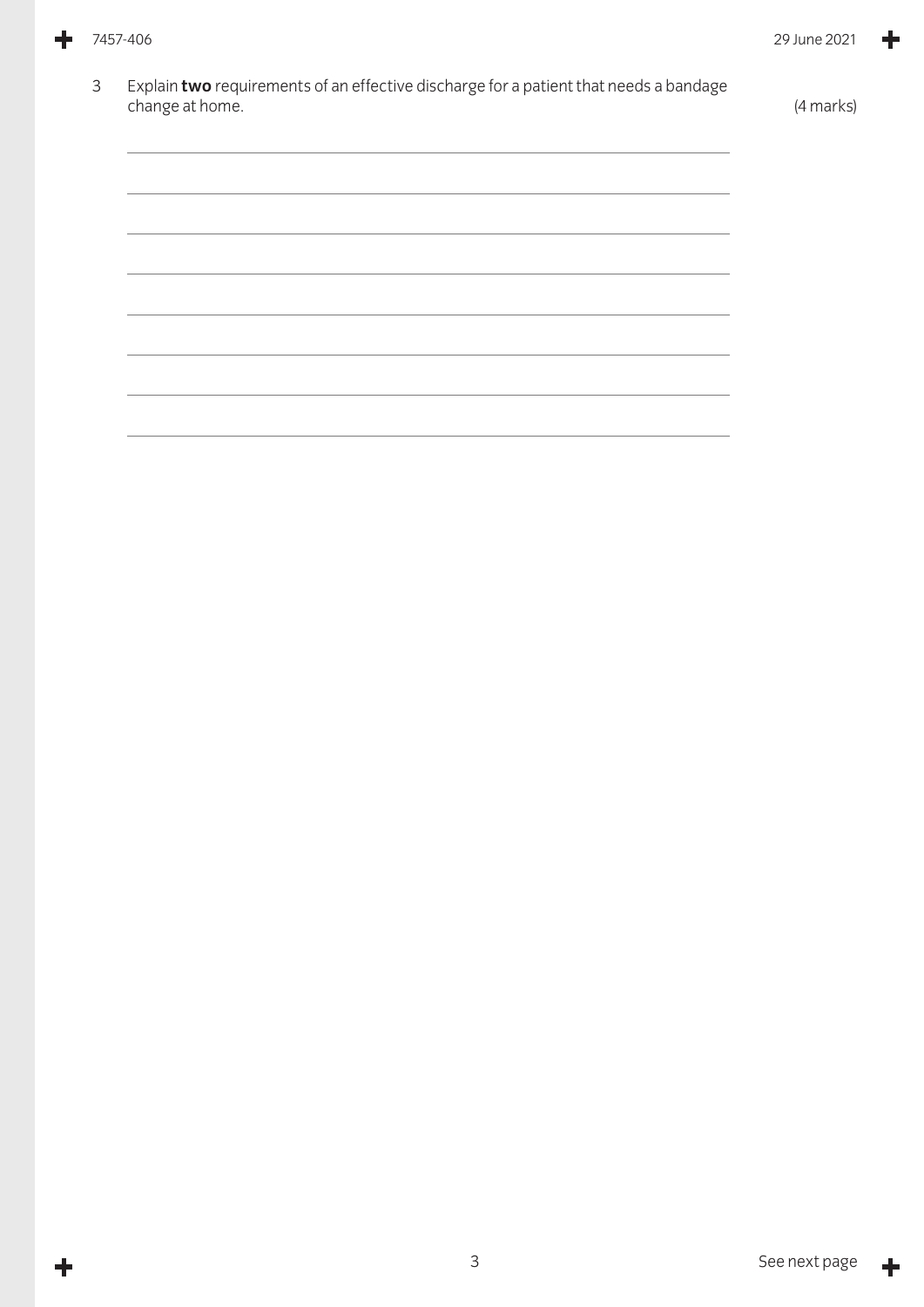4 a) Name the surgical instrument in **Figure 1**. (1 mark)



**Figure 1**

b) Describe its use. (1 mark)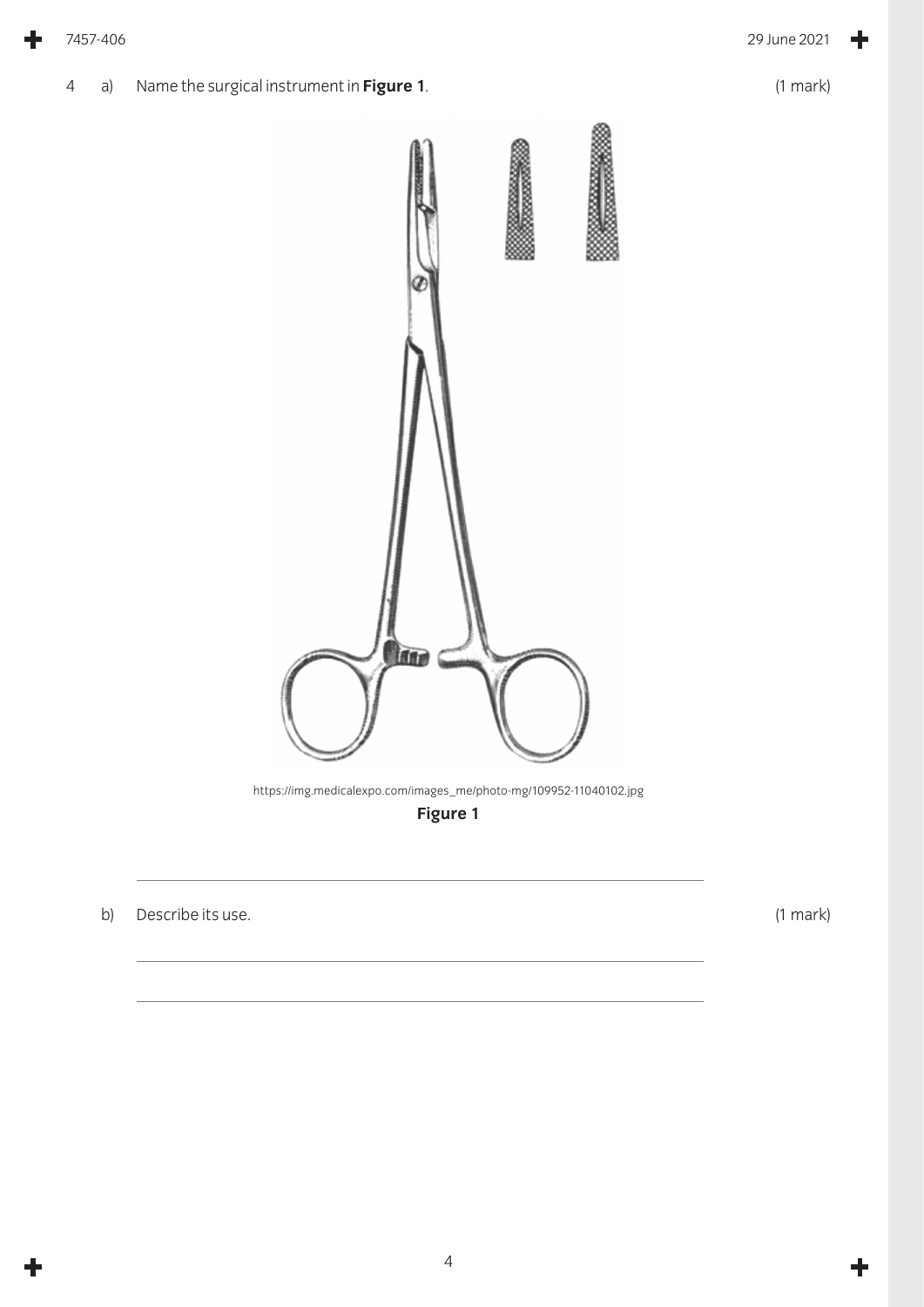|                  | 7457-406 |                                                                                                                      |               |  |  |  |
|------------------|----------|----------------------------------------------------------------------------------------------------------------------|---------------|--|--|--|
| 5                | a)       | Define the following radiographic terms:<br>Density.                                                                 | $(1$ mark $)$ |  |  |  |
|                  | b)       | Contrast.                                                                                                            | $(1$ mark $)$ |  |  |  |
|                  | C)       | Definition.                                                                                                          | $(1$ mark $)$ |  |  |  |
|                  | d)       | Film focal distance.                                                                                                 | $(1$ mark $)$ |  |  |  |
| $\boldsymbol{6}$ |          | Describe the patient preparation required for a Magnetic Resonance Imaging (MRI)<br>procedure in an equine practice. | (4 marks)     |  |  |  |
|                  |          |                                                                                                                      |               |  |  |  |
|                  |          |                                                                                                                      |               |  |  |  |
|                  |          |                                                                                                                      |               |  |  |  |
|                  |          |                                                                                                                      |               |  |  |  |

٠

 $\ddagger$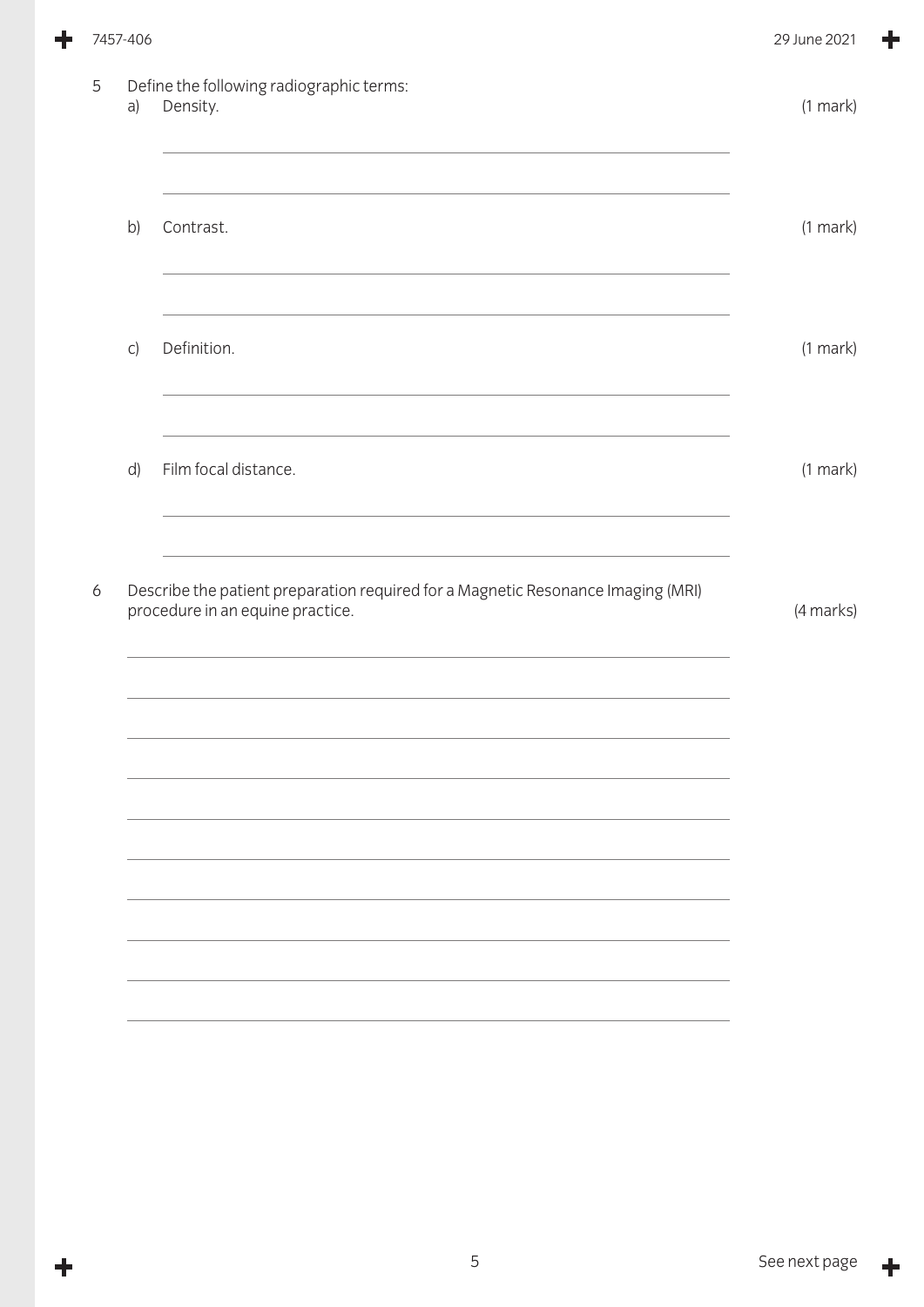| 7  |    | Describe how a muscle biopsy sample should be preserved for safe transport<br>to a laboratory.                             | (3 marks)     |
|----|----|----------------------------------------------------------------------------------------------------------------------------|---------------|
|    |    |                                                                                                                            |               |
|    |    |                                                                                                                            |               |
|    |    |                                                                                                                            |               |
| 8  | a) | A horse requires a stitch up of a small skin wound on the left pectoral area.<br>State what suture pattern should be used. | $(1$ mark $)$ |
|    | b) | Give two reasons for using this.                                                                                           | (2 marks)     |
|    |    |                                                                                                                            |               |
| 9  | a) | Define the following terms:<br>Criminal law.                                                                               | $(1$ mark $)$ |
|    | b) | Civil law.                                                                                                                 | (1 mark)      |
| 10 |    | Name the secondary legislation that outlines the legal practice of a veterinary nurse.                                     | $(1$ mark $)$ |
|    |    |                                                                                                                            |               |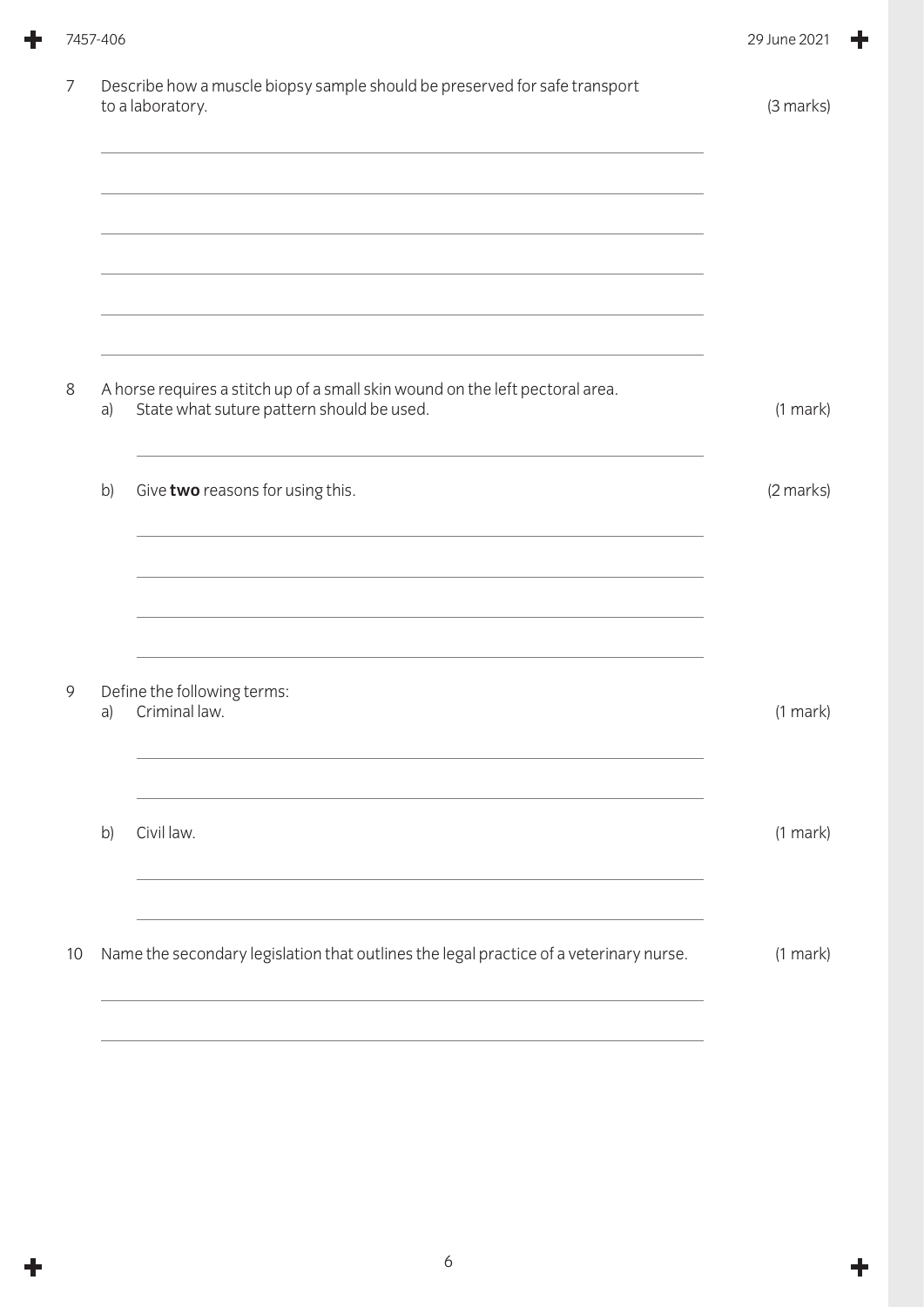|    | 7457-406 |                                                                                                                    | 29 June 2021 |
|----|----------|--------------------------------------------------------------------------------------------------------------------|--------------|
| 11 |          | Explain the role of the Royal College of Veterinary Surgeons (RCVS) as a regulator in<br>public protection.        | (2 marks)    |
| 12 | a)       | Give two reasons why each of the following are important components of<br>pre-anaesthetic preparation:<br>Fasting. | (2 marks)    |
|    | b)       | Shoe removal.                                                                                                      | (2 marks)    |
|    | C)       | Premedication.                                                                                                     | (2 marks)    |
| 13 |          | State two requirements for a successful handover of a patient following a<br>general anaesthetic.                  | (2 marks)    |

٠

 $\ddagger$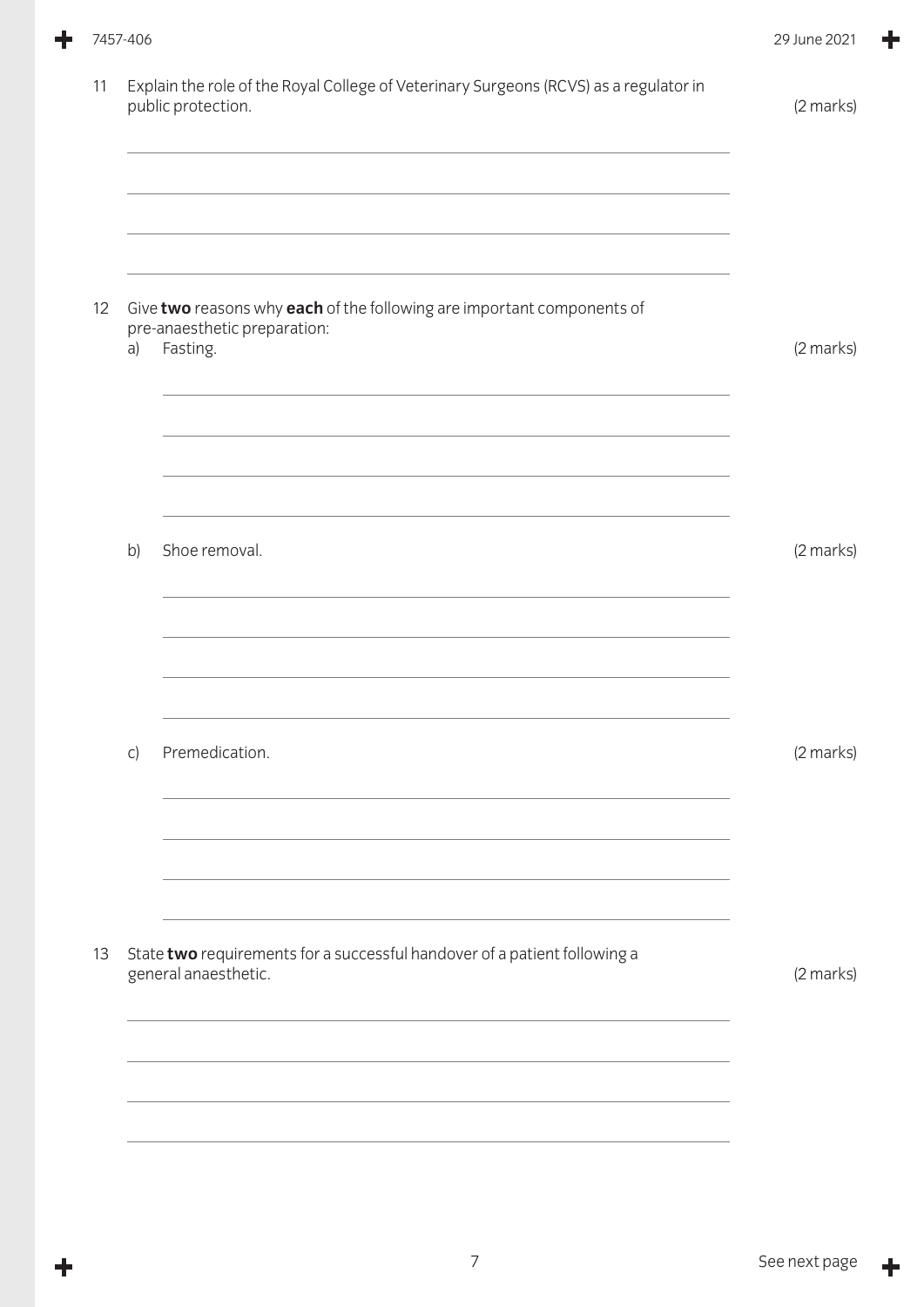|    | 7457-406 |                                                                                                                   | 29 June 2021  |
|----|----------|-------------------------------------------------------------------------------------------------------------------|---------------|
| 14 | a)       | Define the term 'triage'.                                                                                         | $(1$ mark $)$ |
|    | b)       | Identify two disorders that would be classified as urgent cases.                                                  | (2 marks)     |
| 15 | a)       | Explain the purpose of an electrocardiogram and the parameters it measures.                                       | (2 marks)     |
|    | b)       | Give one example of when it may be used to monitor a critical patient.                                            | $(1$ mark $)$ |
| 16 |          | Describe three actions to take when providing first aid treatment to a patient with<br>a haemorrhaging leg wound. | (3 marks)     |
|    |          |                                                                                                                   |               |
|    |          |                                                                                                                   |               |

 $\ddot{}$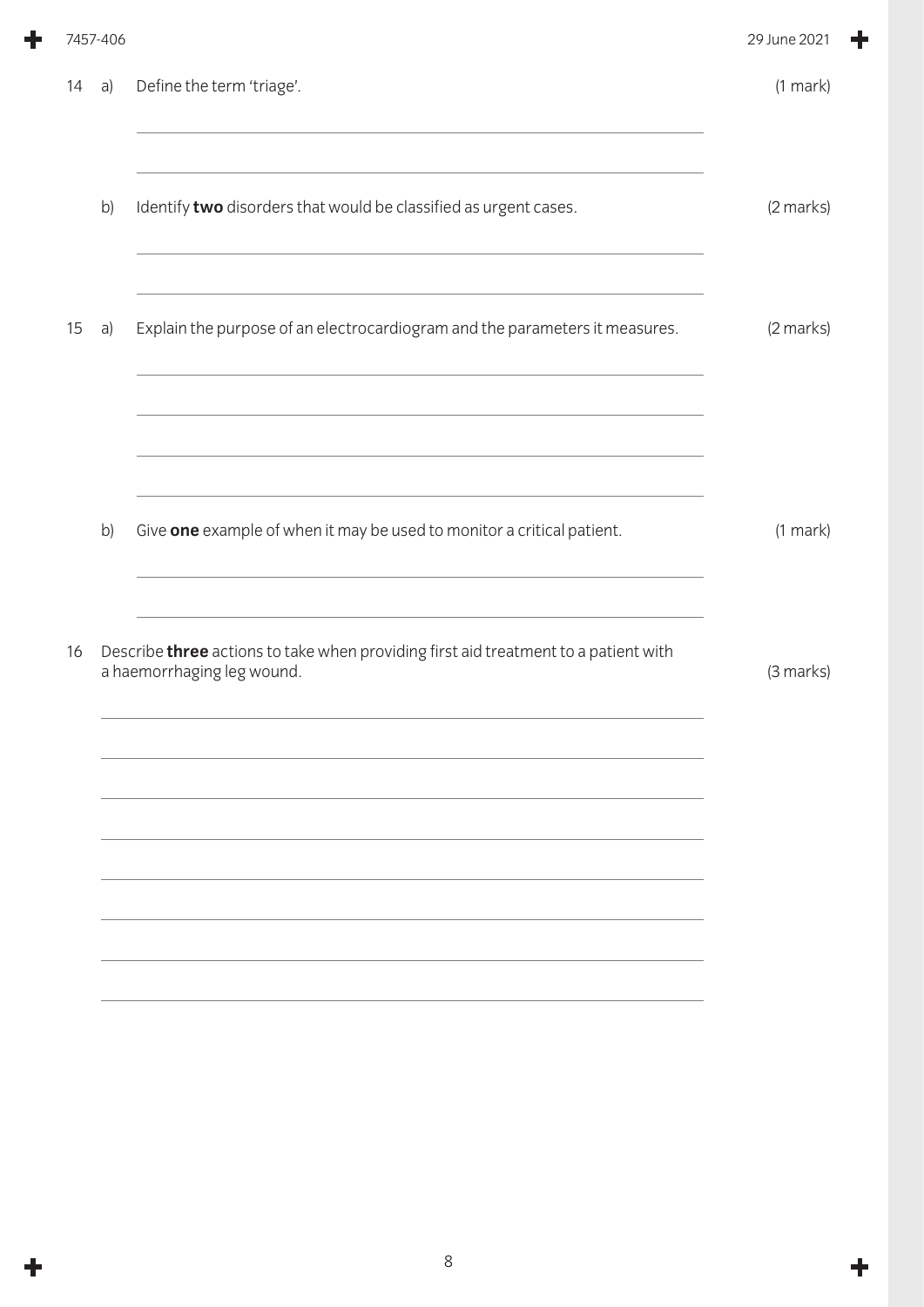17 An adult horse requires cardiopulmonary resuscitation in the operating theatre, at the practice. Discuss the process of cardiopulmonary resuscitation in a horse, including protocols and management of personnel. The contract of personnel.